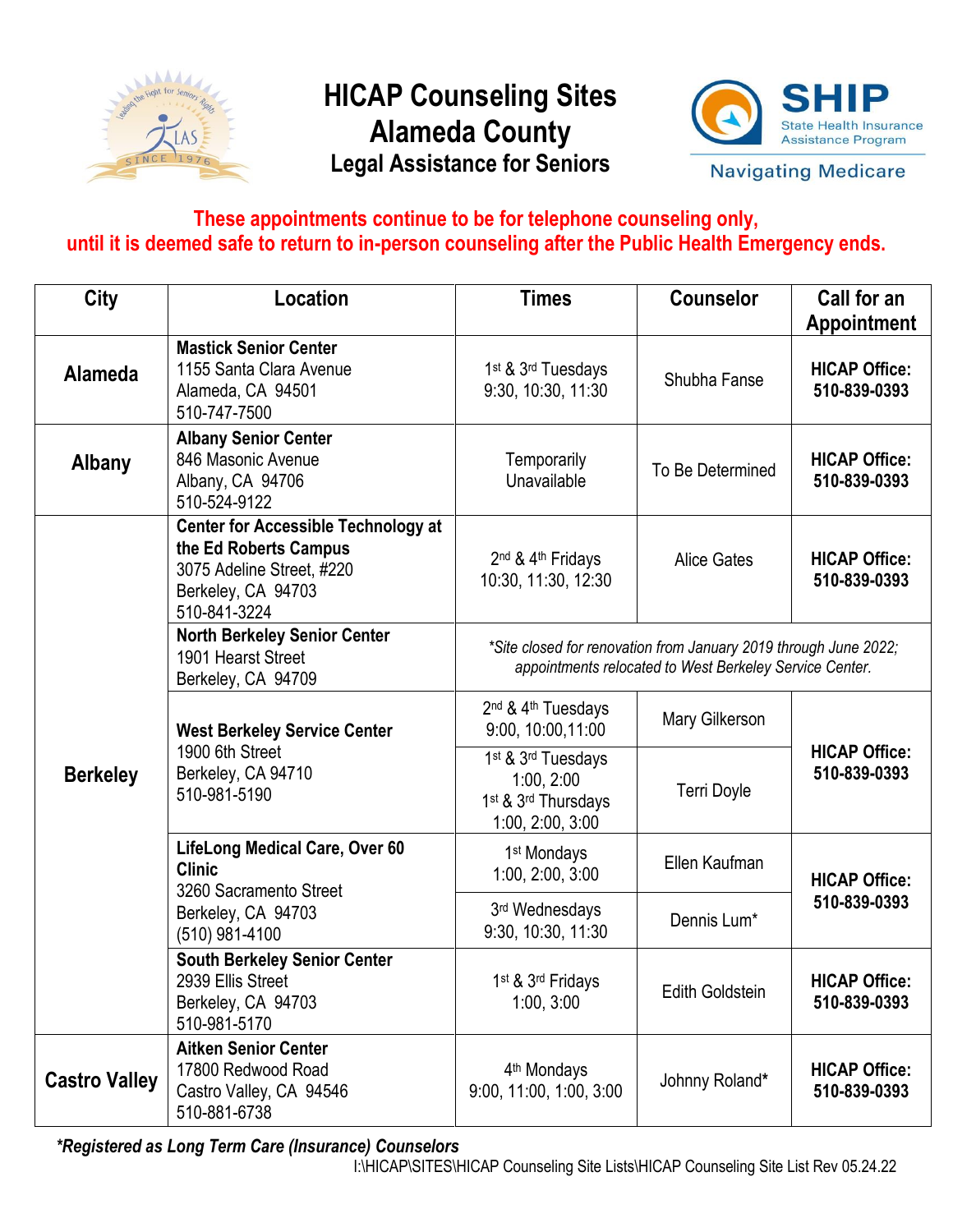| <b>City</b>                    | <b>Location</b>                                                                                                                                                                 | <b>Times</b>                                                                           | <b>Counselor</b>                                                 | Call for an<br><b>Appointment</b>    |
|--------------------------------|---------------------------------------------------------------------------------------------------------------------------------------------------------------------------------|----------------------------------------------------------------------------------------|------------------------------------------------------------------|--------------------------------------|
| <b>Castro Valley</b><br>Cont'd | <b>Castro Valley Library</b><br>3600 Norbridge Ave.<br>Castro Valley, CA 94546<br>510-667-7900                                                                                  | Temporarily<br>Unavailable                                                             | To Be Determined                                                 | <b>HICAP Office:</b><br>510-839-0393 |
| <b>Dublin</b>                  | <b>Dublin Senior Center</b><br>7600 Amador Valley Blvd.<br>Dublin, CA 94568<br>925-556-4511                                                                                     | 2 <sup>nd</sup> Wednesdays<br>12:30, 1:30, 2:30                                        | Edmund Lam<br>(Cantonese &<br>Mandarin)                          | <b>HICAP Office:</b><br>510-839-0393 |
| <b>Emeryville</b>              | <b>Emeryville Senior Center</b><br>4321 Salem Street<br>Emeryville, CA 94608<br>510-596-3730                                                                                    | 3rd Thursdays<br>10:00, 11:00, 12:00                                                   | Bob Gibney*                                                      | <b>HICAP Office:</b><br>510-839-0393 |
| <b>Fremont</b>                 | <b>Fremont Family Resource Center</b><br>39155 Liberty Street<br>Fremont, CA 94538<br>510-574-2026                                                                              | Available Mondays &<br>Tuesdays, 8:00 am -<br>5:00 pm                                  | Arnie Becker*<br>Alternate: Ashok<br>Desai (Hindi &<br>Gujarati) | FFRC:<br>510-574-2026                |
|                                | <b>Fremont Senior Center</b><br>40086 Paseo Padre Parkway                                                                                                                       | 2 <sup>nd</sup> & 4 <sup>th</sup> Mondays<br>1:00, 1:45, 2:30, 3:15                    | Ken Arora<br>(Punjabi & Hindi)                                   | <b>HICAP Office:</b>                 |
|                                | Fremont, CA 94538<br>510-790-6600                                                                                                                                               | 1st & 3rd Thursdays<br>9:00, 9:45, 10:30, 11:15                                        | Ashok Desai<br>(Hindi & Gujarati)                                | 510-839-0393                         |
|                                | <b>Palo Alto Medical Foundation</b><br><b>Community Health Resource Center</b><br>Building 2, 1 <sup>st</sup> Floor<br>3200 Kearney Street<br>Fremont, CA 94538<br>510-623-2231 | 1 <sup>st</sup> Wednesdays<br>2:00, 3:00, 4:00<br>3rd Wednesdays<br>9:00, 10:00, 11:00 | Jan Quilici                                                      | <b>HICAP Office:</b><br>510-839-0393 |
| <b>Hayward</b>                 | <b>Hayward Area Senior Center</b><br>22325 N. 3rd Street<br>Hayward, CA 94541<br>510-881-6766                                                                                   | 1st & 3rd Wednesdays<br>10:00, 11:00, 12:00                                            | Dan Norton                                                       | <b>HICAP Office:</b><br>510-839-0393 |
|                                | <b>CRIL - Community Resources for</b><br><b>Independent Living</b><br>439 A Street<br>Hayward, CA 94541<br>510-881-5743                                                         | 2 <sup>nd</sup> & 4 <sup>th</sup> Thursdays<br>10:30, 11:30, 12:30                     | <b>Terry Kranitz</b>                                             | <b>HICAP Office:</b><br>510-839-0393 |
| Livermore                      | <b>Livermore Senior Center</b><br>4444 East Avenue<br>Livermore, CA 94550<br>925-373-5760                                                                                       | 1 <sup>st</sup> & 3 <sup>rd</sup> Wednesdays<br>9:15, 10:15, 11:15                     | Nancy Kung*<br>(Mandarin)                                        | <b>HICAP Office:</b><br>510-839-0393 |
|                                | <b>Stanford-Valley Care Medical Center</b><br>1111 East Stanley Boulevard<br>Livermore, CA 94550<br>925-447-7000                                                                | <b>Temporarily Unavailable</b>                                                         | To Be Determined                                                 | <b>HICAP Office:</b><br>510-839-0393 |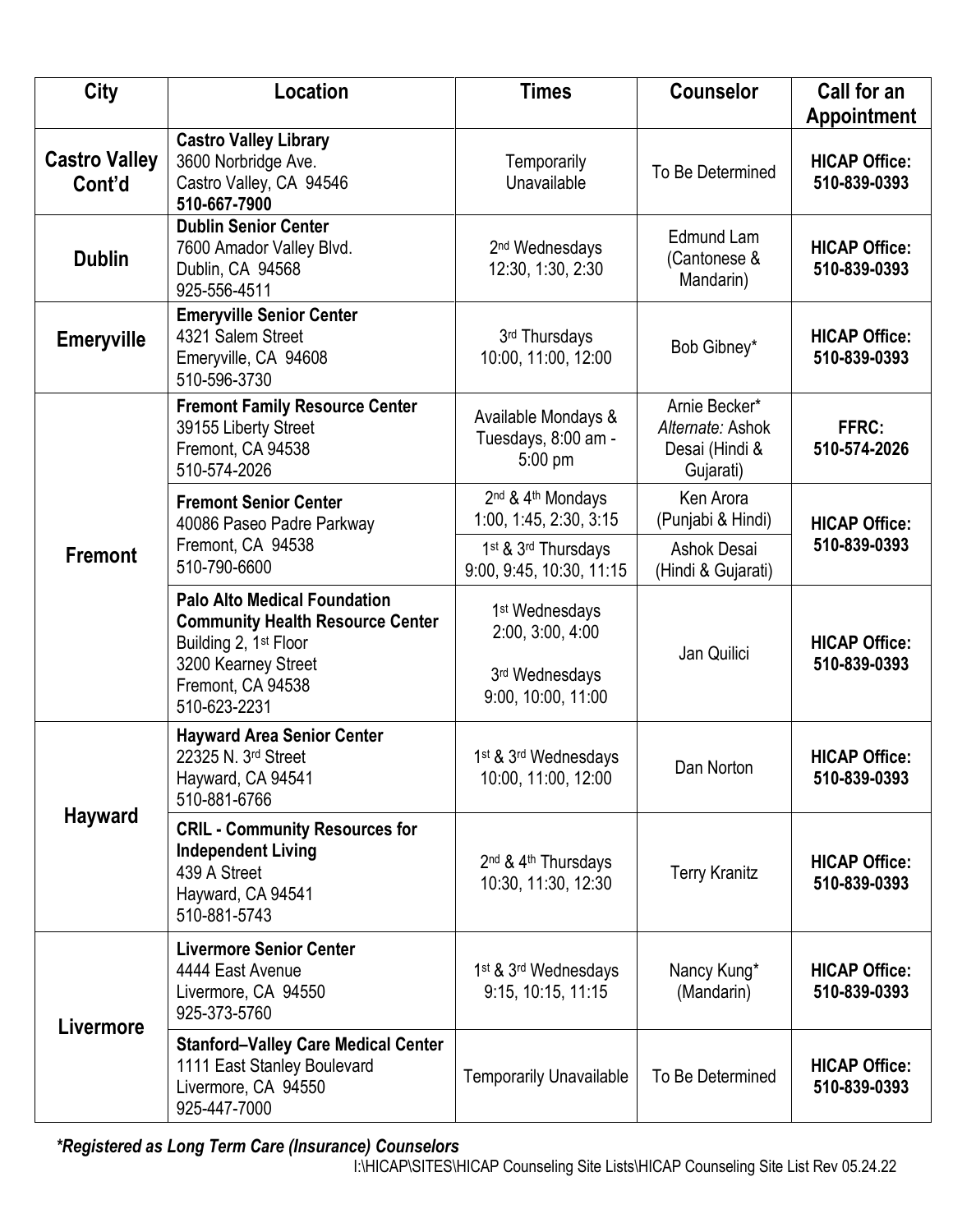| <b>Newark</b>  | <b>Newark Senior Center</b><br>7401 Enterprise Drive<br>Newark, CA 94560<br>510-578-4840                          | <b>Temporarily Unavailable</b>                                                                                          | Janet Quilici                   | <b>HICAP Office:</b><br>510-839-0393            |
|----------------|-------------------------------------------------------------------------------------------------------------------|-------------------------------------------------------------------------------------------------------------------------|---------------------------------|-------------------------------------------------|
| <b>Oakland</b> | <b>Asian Health Services</b><br>818 Webster Street<br>Oakland, CA 94607<br>510-986-6800                           | <b>Temporarily Unavailable</b>                                                                                          | To Be Determined                | <b>Clinic patients</b><br>only:<br>510-986-6880 |
|                | <b>Center for Elders' Independence</b><br>510 17 <sup>th</sup> Street<br>Oakland, CA 94612<br>510-433-1150        | 1 <sup>st</sup> and 3 <sup>rd</sup> Tuesdays<br>1:00, 2:00, 3:00                                                        | Flo Raskin                      | <b>HICAP Office:</b><br>510-839-0393            |
|                | <b>Downtown Oakland Senior Center</b><br>200 Grand Avenue<br>Oakland, CA 94612<br>510-238-3284                    | <b>Temporarily Unavailable</b>                                                                                          | To Be Determined                | <b>HICAP Office:</b><br>510-839-0393            |
|                | <b>Fruitvale Senior Center</b><br>3301 East 12th Street, Suite 201<br>Oakland, CA 94601<br>510-535-6123           | <b>Temporarily Unavailable</b>                                                                                          | To Be Determined                | <b>HICAP Office:</b><br>510-839-0393            |
|                | <b>Legal Assistance for Seniors/HICAP</b><br>333 Hegenberger Road, Suite 850<br>Oakland, CA 94621<br>510-839-0393 | 1st & 3rd Mondays<br>9:30, 10:30, 11:30                                                                                 | <b>Carol Sandoval</b>           |                                                 |
|                |                                                                                                                   | 2 <sup>nd</sup> Mondays<br>1:00, 2:00, 3:00                                                                             | Ellen Kaufman                   |                                                 |
|                |                                                                                                                   | 1 <sup>st</sup> & 3 <sup>rd</sup> Tuesdays<br>1:00, 2:00, 3:00                                                          | Jane Reid                       | <b>HICAP Office:</b>                            |
|                |                                                                                                                   | 2 <sup>nd</sup> & 4 <sup>th</sup> Tuesdays<br>10:00, 11:00, 12:00                                                       | Bob Gibney*                     |                                                 |
|                |                                                                                                                   | 2 <sup>nd</sup> & 4 <sup>th</sup> Tuesdays<br>11:00, 12:30<br>2 <sup>nd</sup> & 4 <sup>th</sup> Fridays<br>11:00, 12:30 | Idelfha Loyola                  | 510-839-0393                                    |
|                |                                                                                                                   | 1 <sup>st</sup> Thursdays<br>12:30<br>3rd Wednesdays<br>11:00, 12:30, 2:00                                              | Aimee Chitayat<br>(Spanish)     |                                                 |
|                |                                                                                                                   | 2 <sup>nd</sup> & 4 <sup>th</sup> Tuesdays<br>1:30, 2:30, 3:30                                                          | Alan Miller*                    |                                                 |
|                |                                                                                                                   | 2 <sup>nd</sup> & 4 <sup>th</sup> Mondays<br>9:30, 11:00                                                                | <b>Robert Glickstein</b>        |                                                 |
|                |                                                                                                                   | 2 <sup>nd</sup> Wednesdays<br>1:30, 2:30, 3:30                                                                          | <b>Belle Huang</b><br>(Spanish) |                                                 |
|                |                                                                                                                   | 1st Wednesdays:<br>1:00, 2:00, 3:00;<br>1 <sup>st</sup> Fridays:<br>9:30, 10:30, 11:30                                  | Patricia Macholl                |                                                 |